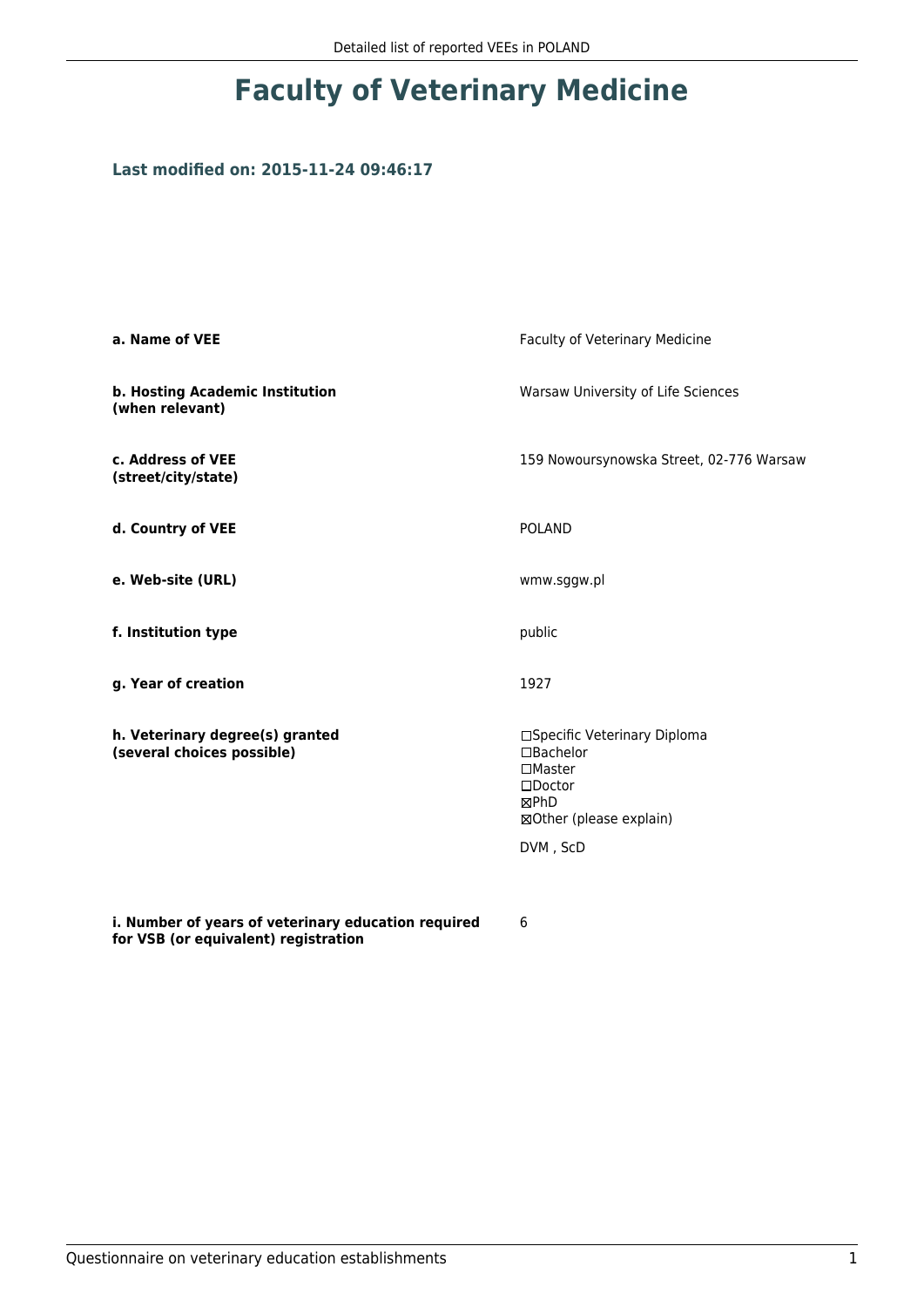| within the establishment |
|--------------------------|
|                          |

|                                                                                                   | 1st Year                                                                                                                                                              | 101-150                                   |
|---------------------------------------------------------------------------------------------------|-----------------------------------------------------------------------------------------------------------------------------------------------------------------------|-------------------------------------------|
|                                                                                                   | 2d Year                                                                                                                                                               | 151-200                                   |
|                                                                                                   | 3d Year                                                                                                                                                               | 151-200                                   |
|                                                                                                   | 4th Year                                                                                                                                                              | 151-200                                   |
|                                                                                                   | 5th Year                                                                                                                                                              | 151-200                                   |
|                                                                                                   | 6th Year                                                                                                                                                              | 101-150                                   |
|                                                                                                   | 7th Year                                                                                                                                                              |                                           |
| k. Average number of veterinary graduates per year<br>from the establishment                      | 101-150                                                                                                                                                               |                                           |
| I. Minimum education required for admission to the<br>establishment<br>(several choices possible) | ⊠High School University Entrance<br>Qualification<br>□Pre-Veterinary Science Diploma<br>□Pre-Veterinary Science Degree<br>□Other specific VEE entrance qualifications |                                           |
| m. Is there a selection procedure at<br>(several choices possible)                                | □National level<br>□State level<br><b>⊠Establishment level</b>                                                                                                        |                                           |
| n. National accreditation/certification/approval                                                  | Yes                                                                                                                                                                   |                                           |
|                                                                                                   | <b>Accrediting agency:</b>                                                                                                                                            |                                           |
|                                                                                                   | <b>Name of the Agency</b>                                                                                                                                             | Polish<br>Accreditation<br>Committee      |
|                                                                                                   | <b>Address of the</b><br><b>Agency</b>                                                                                                                                | 32/34 Zurawia<br>Street, 00-515<br>Warsaw |
|                                                                                                   | Country of the<br><b>Agency</b>                                                                                                                                       | Poland                                    |
|                                                                                                   | Date granted (yyyy-<br>mm-dd)                                                                                                                                         | 2015-03-12                                |
|                                                                                                   | <b>Period of validity</b><br>(years)                                                                                                                                  | 6                                         |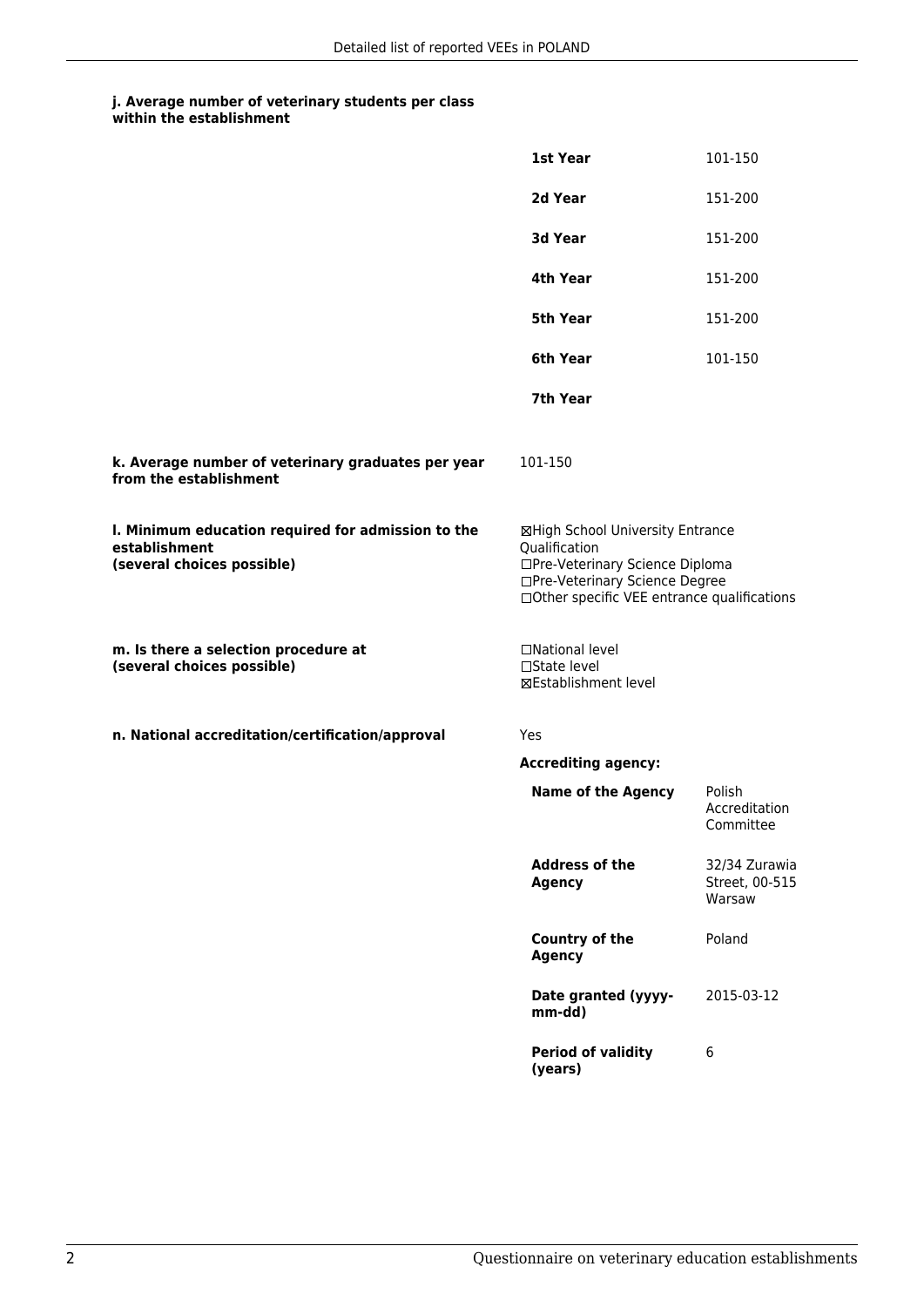#### **o. Regional accreditation/certification/approval** Yes

| <b>Accrediting agency:</b>           |                                                                                           |
|--------------------------------------|-------------------------------------------------------------------------------------------|
| Name of the Agency                   | European<br>Association of<br><b>Fstablishments</b><br>for Veterinary<br><b>Education</b> |
| <b>Address of the</b><br>Agency      | Hietzinger Kai<br>87, A-1130<br>Wien                                                      |
| <b>Country of the</b><br>Agency      | Austria                                                                                   |
| Date granted (yyyy-<br>mm-dd)        | 2014-11-12                                                                                |
| <b>Period of validity</b><br>(years) | 5                                                                                         |

**p. Any form of other international accreditation/certification/approval?**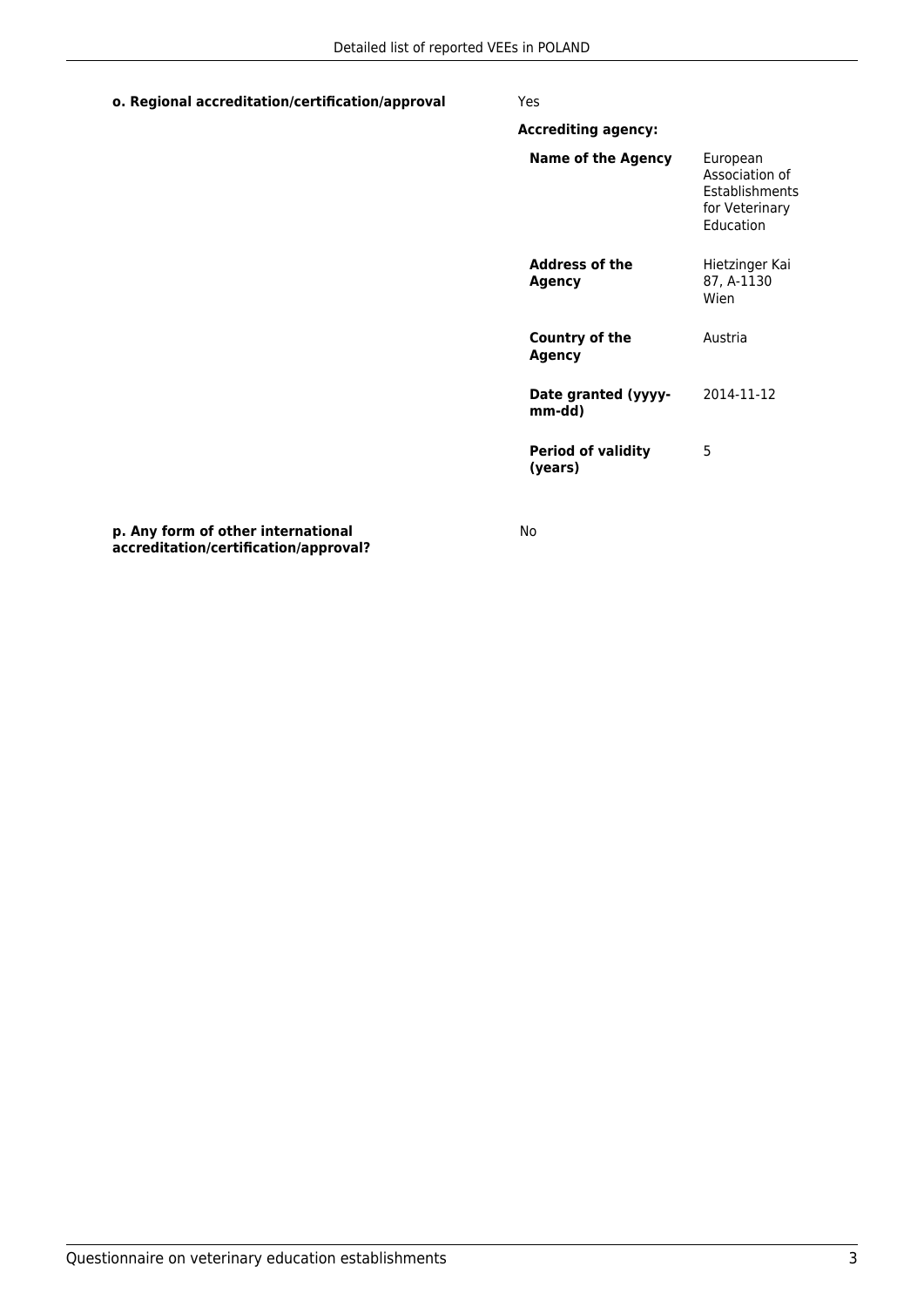### **Last modified on: 2015-03-26 10:13:01**

| a. Name of VEE                                                                              | Faculty of Veterinary Medicine                                                                                                      |
|---------------------------------------------------------------------------------------------|-------------------------------------------------------------------------------------------------------------------------------------|
| b. Hosting Academic Institution<br>(when relevant)                                          | Wroclaw University of Environmental and Life<br>Sciences                                                                            |
| c. Address of VEE<br>(street/city/state)                                                    | 31 C. K. Norwida Street, 50-375 Wroclaw                                                                                             |
| d. Country of VEE                                                                           | <b>POLAND</b>                                                                                                                       |
| e. Web-site (URL)                                                                           | http://www.wet.up.wroc.pl/                                                                                                          |
| f. Institution type                                                                         | public                                                                                                                              |
| g. Year of creation                                                                         | 1947                                                                                                                                |
| h. Veterinary degree(s) granted<br>(several choices possible)                               | □Specific Veterinary Diploma<br>$\Box$ Bachelor<br>$\Box$ Master<br>$\square$ Doctor<br>⊠PhD<br>⊠Other (please explain)<br>DVM, ScD |
|                                                                                             |                                                                                                                                     |
| i. Number of years of veterinary education required<br>for VSB (or equivalent) registration | 6                                                                                                                                   |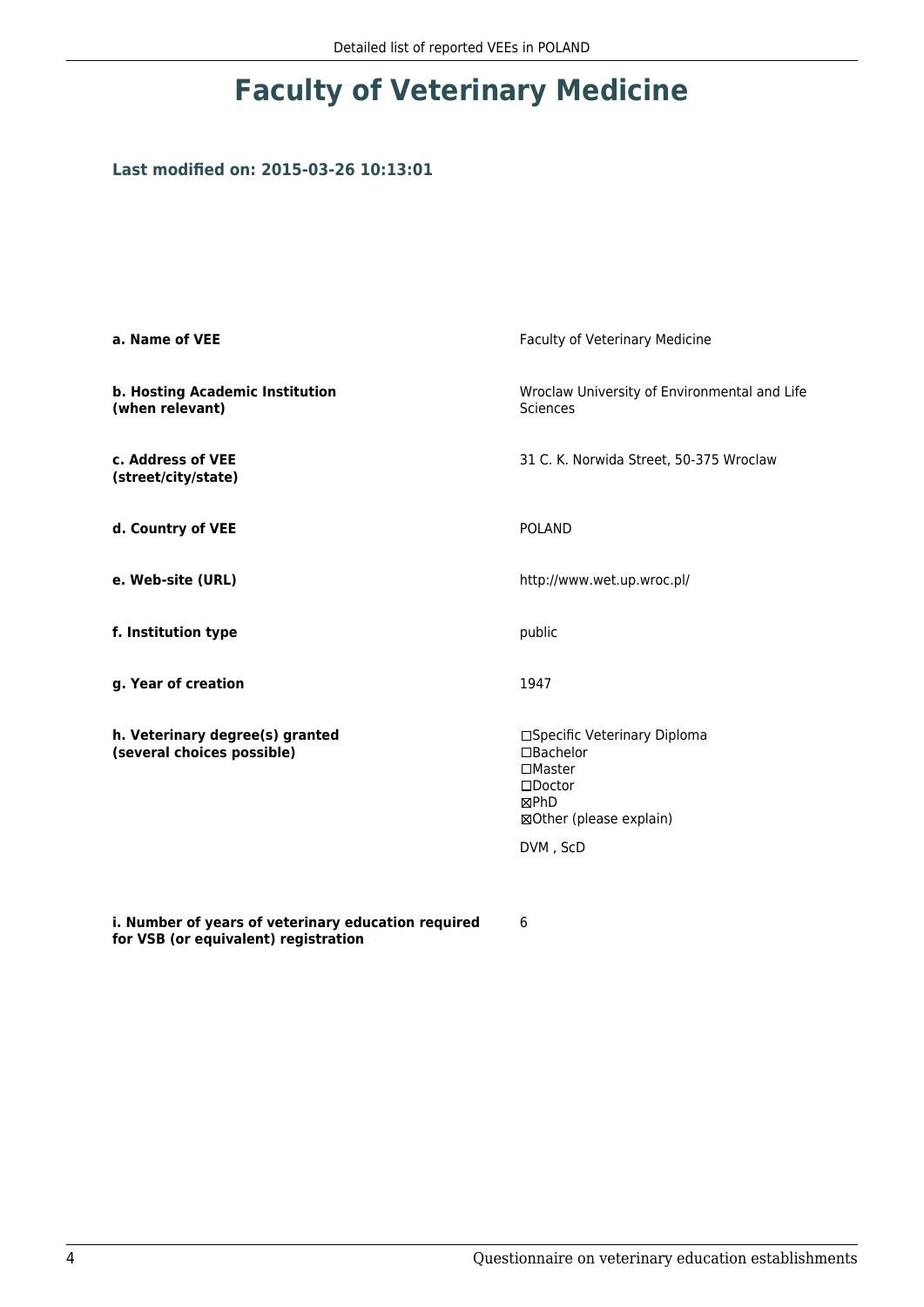| within the establishment |
|--------------------------|
|                          |

|                                                                                                   | 1st Year                                                                                                                                                              | $+200$                                    |
|---------------------------------------------------------------------------------------------------|-----------------------------------------------------------------------------------------------------------------------------------------------------------------------|-------------------------------------------|
|                                                                                                   | 2d Year                                                                                                                                                               | $+200$                                    |
|                                                                                                   | 3d Year                                                                                                                                                               | $+200$                                    |
|                                                                                                   | 4th Year                                                                                                                                                              | 151-200                                   |
|                                                                                                   | 5th Year                                                                                                                                                              | 151-200                                   |
|                                                                                                   | 6th Year                                                                                                                                                              | 151-200                                   |
|                                                                                                   | 7th Year                                                                                                                                                              |                                           |
| k. Average number of veterinary graduates per year<br>from the establishment                      | 151-200                                                                                                                                                               |                                           |
| I. Minimum education required for admission to the<br>establishment<br>(several choices possible) | ⊠High School University Entrance<br>Qualification<br>□Pre-Veterinary Science Diploma<br>□Pre-Veterinary Science Degree<br>□Other specific VEE entrance qualifications |                                           |
| m. Is there a selection procedure at<br>(several choices possible)                                | □National level<br>□State level<br>⊠Establishment level                                                                                                               |                                           |
| n. National accreditation/certification/approval                                                  | Yes                                                                                                                                                                   |                                           |
|                                                                                                   | <b>Accrediting agency:</b>                                                                                                                                            |                                           |
|                                                                                                   | <b>Name of the Agency</b>                                                                                                                                             | Polish<br>Accreditation<br>Committee      |
|                                                                                                   | <b>Address of the</b><br><b>Agency</b>                                                                                                                                | 32/34 Zurawia<br>Street, 00-515<br>Warsaw |
|                                                                                                   | <b>Country of the</b><br><b>Agency</b>                                                                                                                                | Poland                                    |
|                                                                                                   | Date granted (yyyy-<br>mm-dd)                                                                                                                                         | 2012-06-14                                |
|                                                                                                   | <b>Period of validity</b><br>(years)                                                                                                                                  | 8                                         |
|                                                                                                   |                                                                                                                                                                       |                                           |

**o. Regional accreditation/certification/approval** No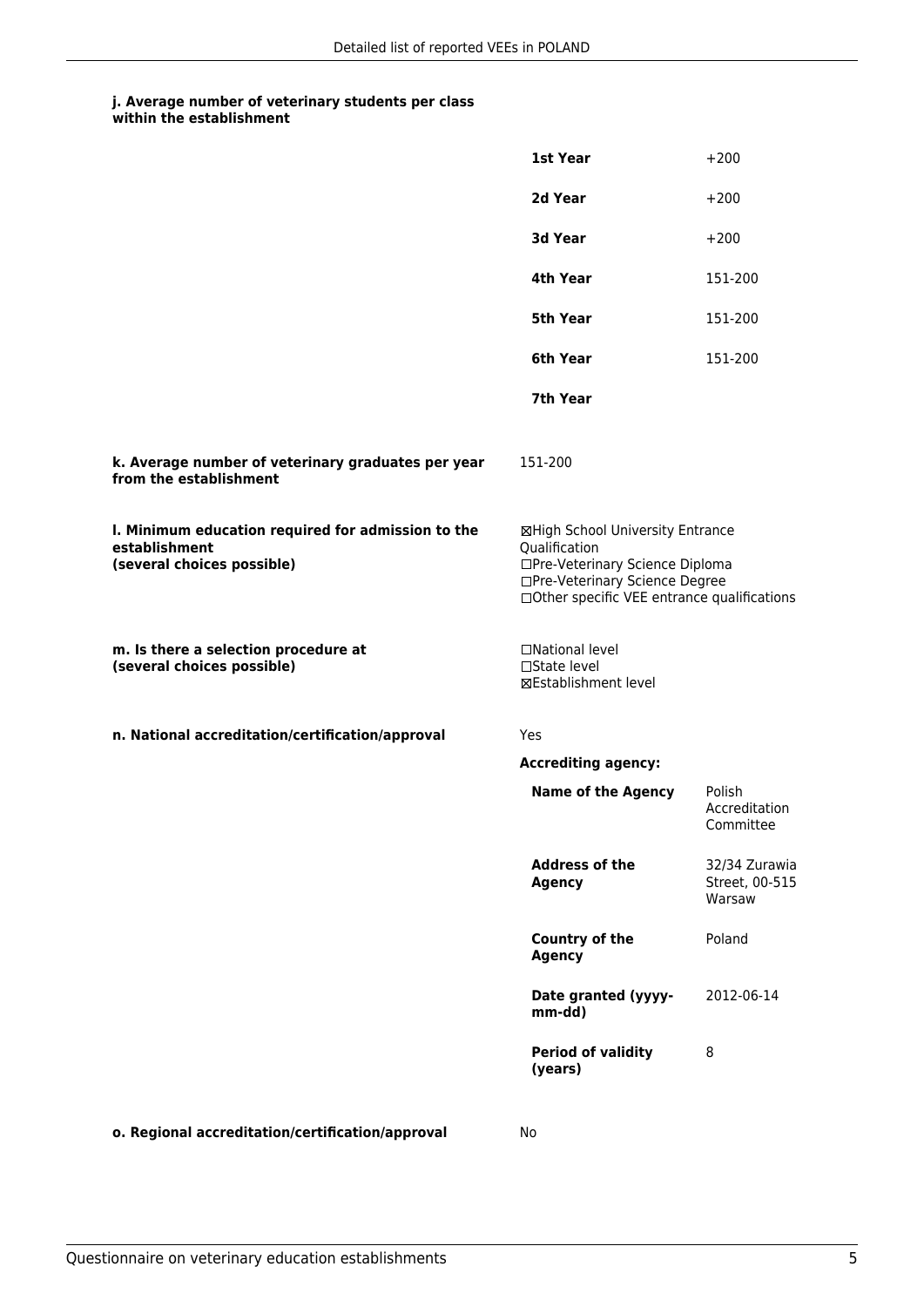**p. Any form of other international accreditation/certification/approval?**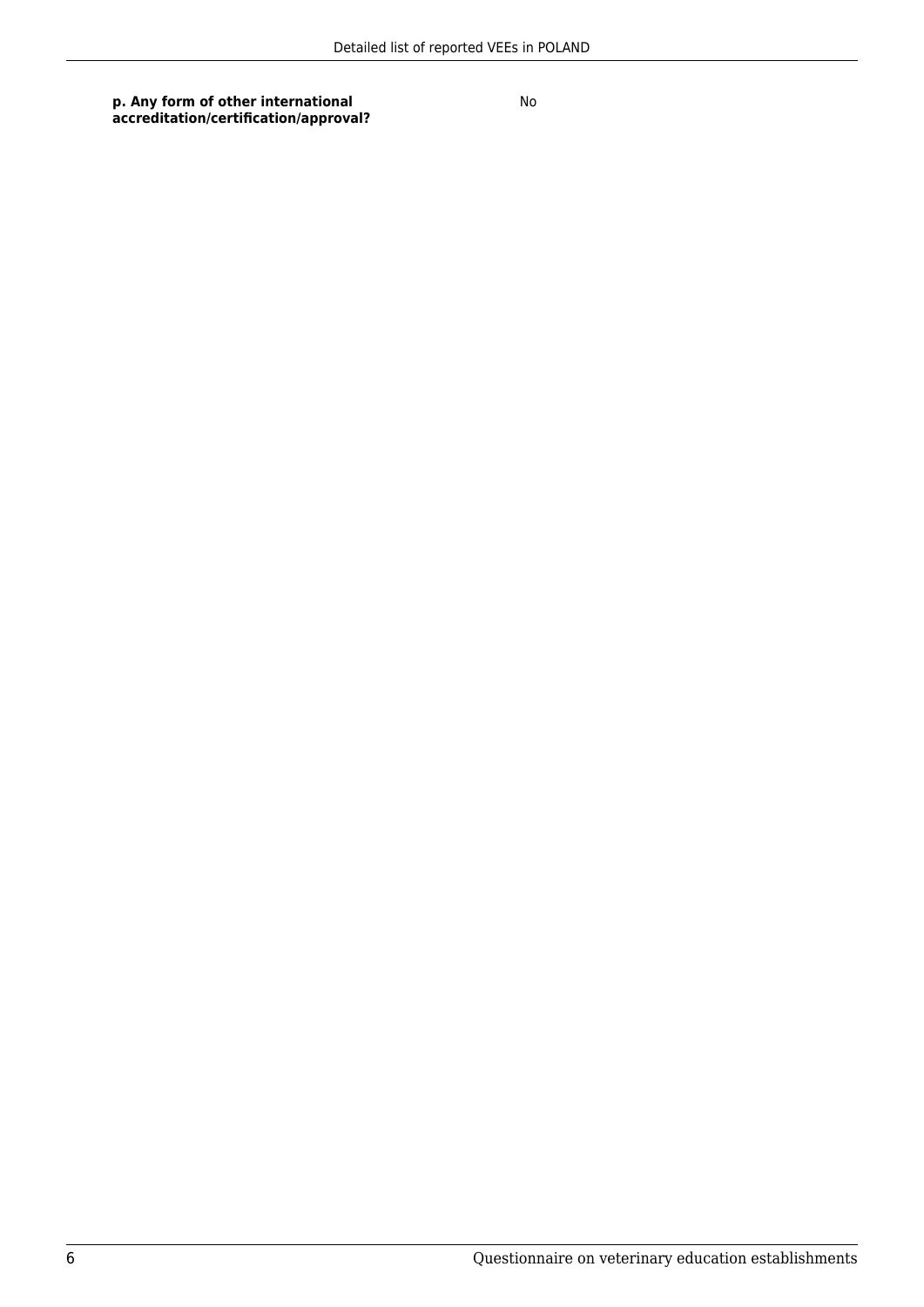### **Last modified on: 2015-11-26 11:45:12**

| a. Name of VEE                                                                              | Faculty of Veterinary Medicine                                                                                       |
|---------------------------------------------------------------------------------------------|----------------------------------------------------------------------------------------------------------------------|
| b. Hosting Academic Institution<br>(when relevant)                                          | University of Life Sciences in Lublin                                                                                |
| c. Address of VEE<br>(street/city/state)                                                    | 13 Akademicka Street, 20-950 Lublin                                                                                  |
| d. Country of VEE                                                                           | <b>POLAND</b>                                                                                                        |
| e. Web-site (URL)                                                                           | http://www.up.lublin.pl/weterynaria                                                                                  |
| f. Institution type                                                                         | public                                                                                                               |
| g. Year of creation                                                                         | 1944                                                                                                                 |
| h. Veterinary degree(s) granted<br>(several choices possible)                               | □Specific Veterinary Diploma<br>□Bachelor<br>$\square$ Master<br>$\square$ Doctor<br>⊠PhD<br>⊠Other (please explain) |
|                                                                                             | DVM, ScD                                                                                                             |
| i. Number of years of veterinary education required<br>for VSB (or equivalent) registration | 6                                                                                                                    |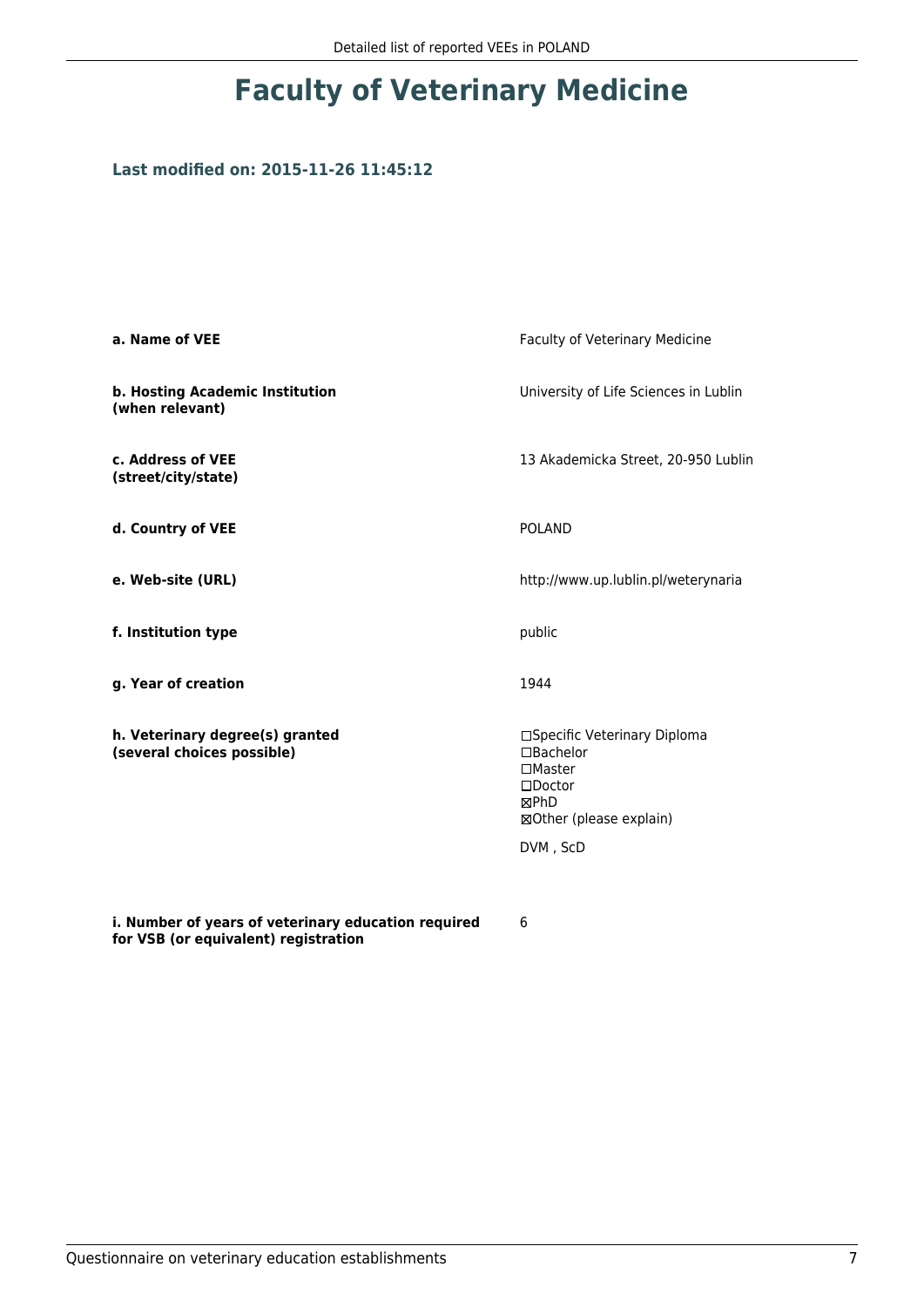| within the establishment |
|--------------------------|
|                          |

|                                                                                                   | 1st Year                                                                                                                                                              | 151-200                                   |
|---------------------------------------------------------------------------------------------------|-----------------------------------------------------------------------------------------------------------------------------------------------------------------------|-------------------------------------------|
|                                                                                                   | 2d Year                                                                                                                                                               | 151-200                                   |
|                                                                                                   | 3d Year                                                                                                                                                               | 151-200                                   |
|                                                                                                   | 4th Year                                                                                                                                                              | 151-200                                   |
|                                                                                                   | 5th Year                                                                                                                                                              | 151-200                                   |
|                                                                                                   | 6th Year                                                                                                                                                              | 151-200                                   |
|                                                                                                   | 7th Year                                                                                                                                                              |                                           |
| k. Average number of veterinary graduates per year<br>from the establishment                      | 151-200                                                                                                                                                               |                                           |
| I. Minimum education required for admission to the<br>establishment<br>(several choices possible) | ⊠High School University Entrance<br>Qualification<br>□Pre-Veterinary Science Diploma<br>□Pre-Veterinary Science Degree<br>□Other specific VEE entrance qualifications |                                           |
| m. Is there a selection procedure at<br>(several choices possible)                                | □National level<br>□State level<br><b>⊠Establishment level</b>                                                                                                        |                                           |
| n. National accreditation/certification/approval                                                  | Yes                                                                                                                                                                   |                                           |
|                                                                                                   | <b>Accrediting agency:</b>                                                                                                                                            |                                           |
|                                                                                                   | <b>Name of the Agency</b>                                                                                                                                             | Polish<br>Accreditation<br>Committee      |
|                                                                                                   | <b>Address of the</b><br><b>Agency</b>                                                                                                                                | 32/34 Zurawia<br>Street, 00-515<br>Warsaw |
|                                                                                                   | Country of the<br><b>Agency</b>                                                                                                                                       | Poland                                    |
|                                                                                                   | Date granted (yyyy-<br>mm-dd)                                                                                                                                         | 2015-07-02                                |
|                                                                                                   | <b>Period of validity</b><br>(years)                                                                                                                                  | 5                                         |
| o. Regional accreditation/certification/approval                                                  | No                                                                                                                                                                    |                                           |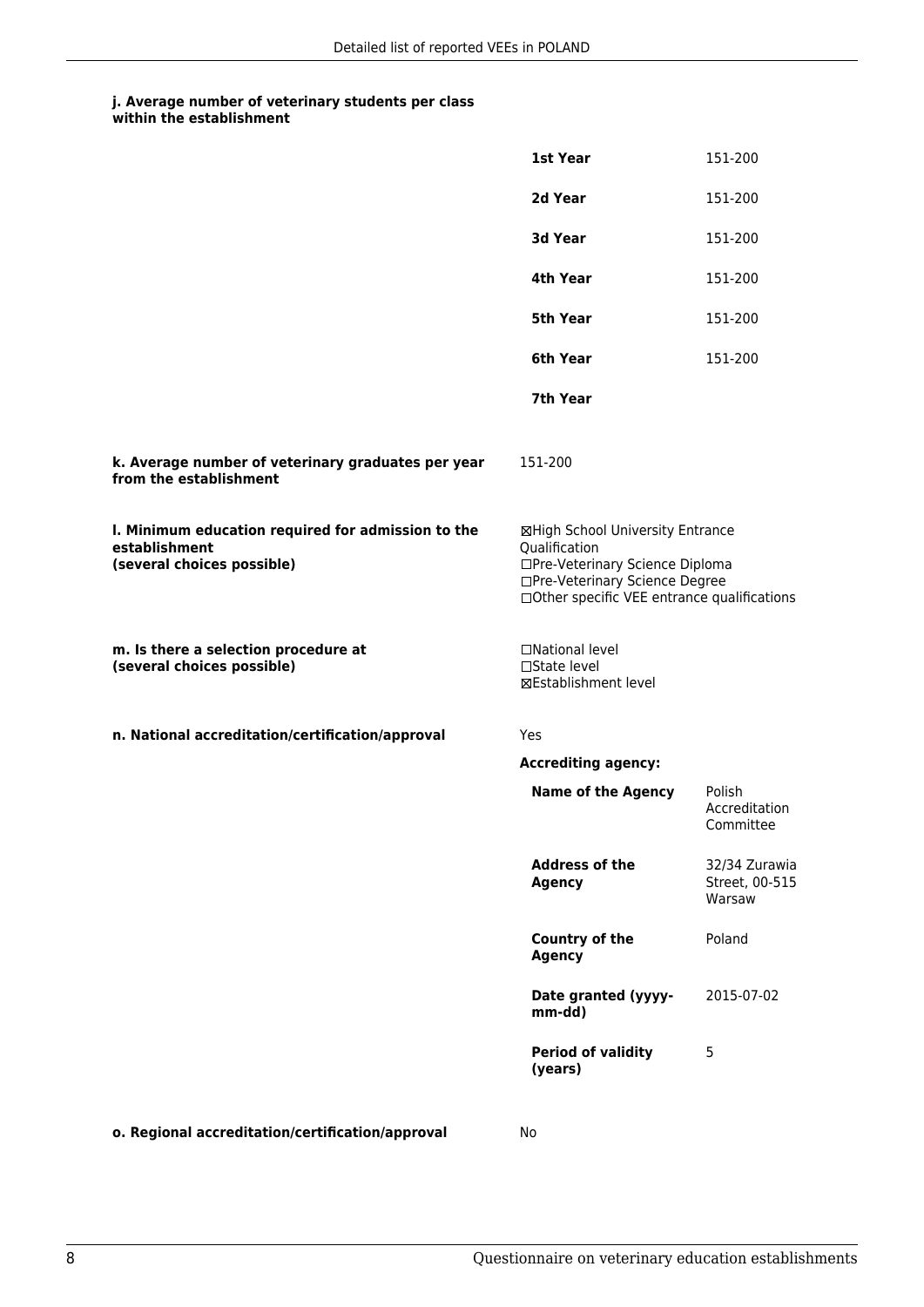**p. Any form of other international accreditation/certification/approval?**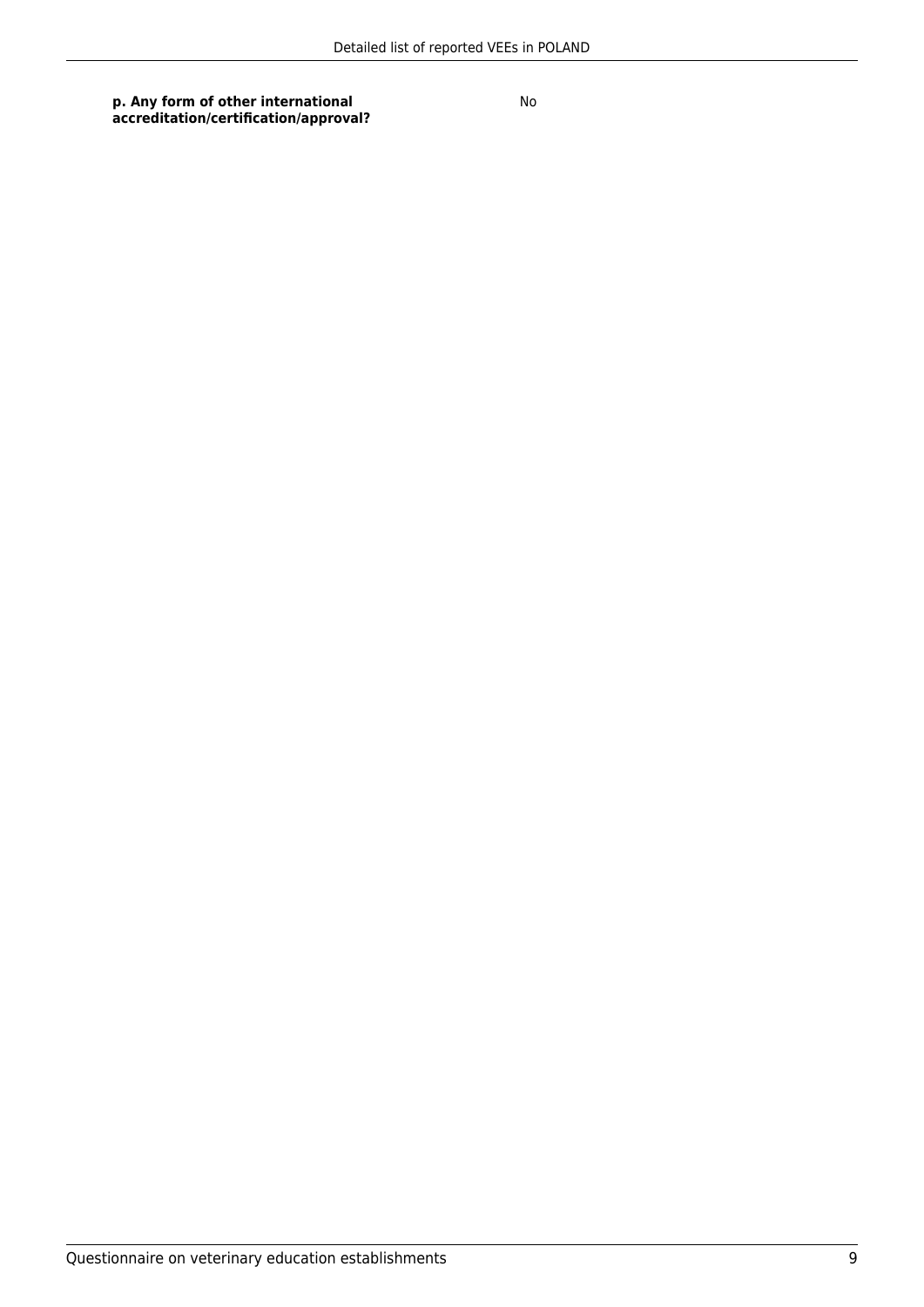### **Last modified on: 2015-11-24 10:17:23**

| a. Name of VEE                                                                              | Faculty of Veterinary Medicine                                                                                             |
|---------------------------------------------------------------------------------------------|----------------------------------------------------------------------------------------------------------------------------|
| b. Hosting Academic Institution<br>(when relevant)                                          | University of Warmia and Mazury in Olsztyn                                                                                 |
| c. Address of VEE<br>(street/city/state)                                                    | 14 Oczapowskiego Street, 10-957 Olsztyn                                                                                    |
| d. Country of VEE                                                                           | <b>POLAND</b>                                                                                                              |
| e. Web-site (URL)                                                                           | http://wet.uwm.edu.pl/o-wydziale/                                                                                          |
| f. Institution type                                                                         | public                                                                                                                     |
| g. Year of creation                                                                         | 1966                                                                                                                       |
| h. Veterinary degree(s) granted<br>(several choices possible)                               | □Specific Veterinary Diploma<br>$\Box$ Bachelor<br>$\square$ Master<br>$\square$ Doctor<br>⊠PhD<br>⊠Other (please explain) |
|                                                                                             | DVM, ScD                                                                                                                   |
|                                                                                             |                                                                                                                            |
| i. Number of years of veterinary education required<br>for VSB (or equivalent) registration | 6                                                                                                                          |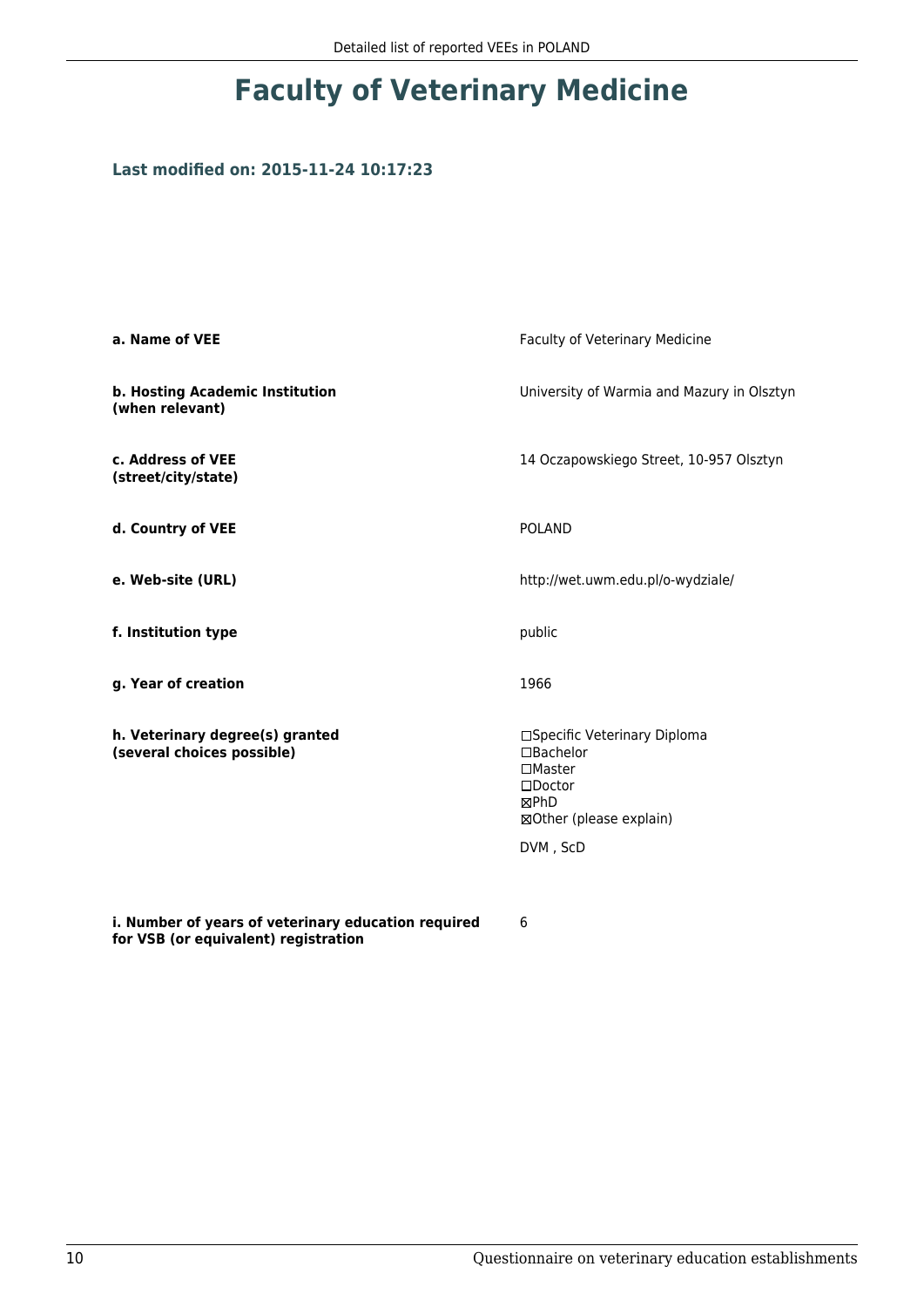| within the establishment |
|--------------------------|
|                          |

|                                                                                                   | 1st Year                                                                                                                                                              | $+200$                                    |
|---------------------------------------------------------------------------------------------------|-----------------------------------------------------------------------------------------------------------------------------------------------------------------------|-------------------------------------------|
|                                                                                                   | 2d Year                                                                                                                                                               | 151-200                                   |
|                                                                                                   | 3d Year                                                                                                                                                               | 101-150                                   |
|                                                                                                   | 4th Year                                                                                                                                                              | 151-200                                   |
|                                                                                                   | 5th Year                                                                                                                                                              | 101-150                                   |
|                                                                                                   | 6th Year                                                                                                                                                              | 101-150                                   |
|                                                                                                   | 7th Year                                                                                                                                                              |                                           |
| k. Average number of veterinary graduates per year<br>from the establishment                      | 101-150                                                                                                                                                               |                                           |
| I. Minimum education required for admission to the<br>establishment<br>(several choices possible) | ⊠High School University Entrance<br>Qualification<br>□Pre-Veterinary Science Diploma<br>□Pre-Veterinary Science Degree<br>□Other specific VEE entrance qualifications |                                           |
| m. Is there a selection procedure at<br>(several choices possible)                                | □National level<br>□State level<br><b>⊠Establishment level</b>                                                                                                        |                                           |
| n. National accreditation/certification/approval                                                  | Yes                                                                                                                                                                   |                                           |
|                                                                                                   | <b>Accrediting agency:</b>                                                                                                                                            |                                           |
|                                                                                                   | <b>Name of the Agency</b>                                                                                                                                             | Polish<br>Accreditation<br>Committee      |
|                                                                                                   | <b>Address of the</b><br><b>Agency</b>                                                                                                                                | 32/34 Zurawia<br>Street, 00-515<br>Warsaw |
|                                                                                                   | Country of the<br><b>Agency</b>                                                                                                                                       | Poland                                    |
|                                                                                                   | Date granted (yyyy-<br>mm-dd)                                                                                                                                         | 2015-06-25                                |
|                                                                                                   | <b>Period of validity</b><br>(years)                                                                                                                                  | 5                                         |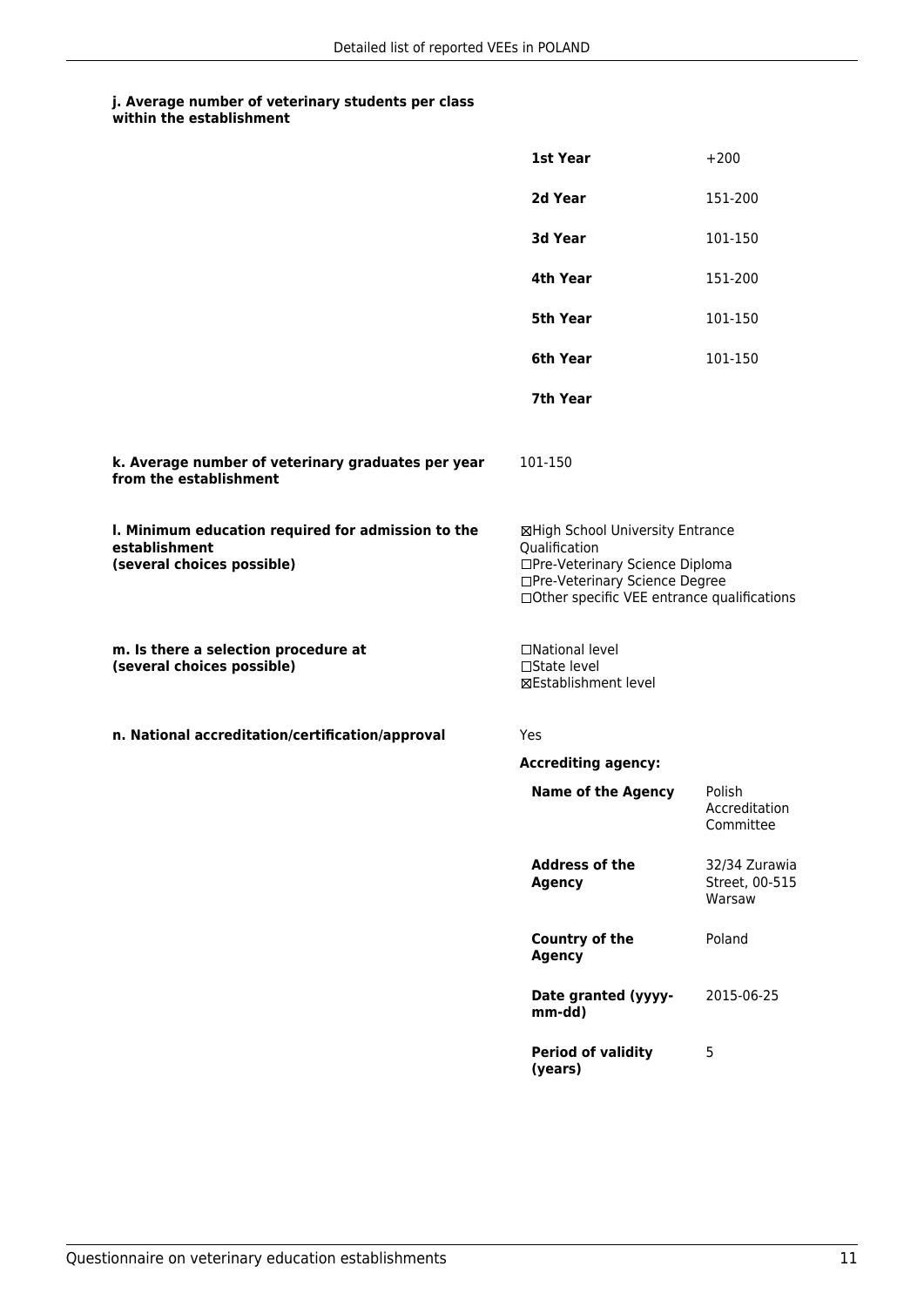#### **o. Regional accreditation/certification/approval** Yes

| <b>Accrediting agency:</b>           |                                                                                           |
|--------------------------------------|-------------------------------------------------------------------------------------------|
| Name of the Agency                   | European<br>Association of<br><b>Fstablishments</b><br>for Veterinary<br><b>Education</b> |
| <b>Address of the</b><br>Agency      | Hietzinger Kai<br>87, A-1130<br>Wien                                                      |
| <b>Country of the</b><br>Agency      | Austria                                                                                   |
| Date granted (yyyy-<br>mm-dd)        | 2013-01-31                                                                                |
| <b>Period of validity</b><br>(years) | 5                                                                                         |

**p. Any form of other international accreditation/certification/approval?**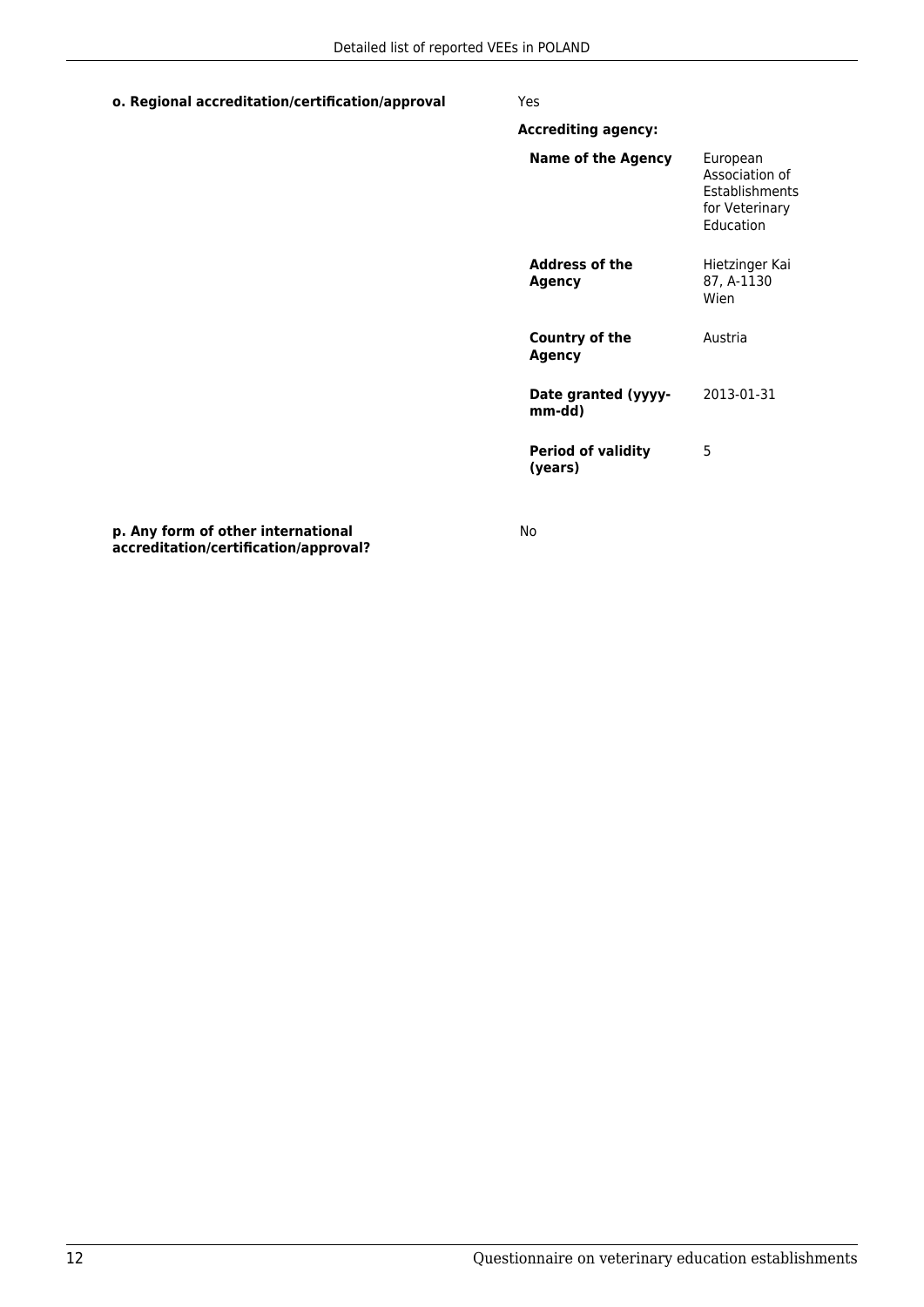# **Faculty of Veterinary Medicine and Animal Sciences**

#### **Last modified on: 2015-11-24 10:47:20**

| a. Name of VEE                                                | Faculty of Veterinary Medicine and Animal<br>Sciences                                                                                 |  |
|---------------------------------------------------------------|---------------------------------------------------------------------------------------------------------------------------------------|--|
| b. Hosting Academic Institution<br>(when relevant)            | Poznan University of Life Sciences                                                                                                    |  |
| c. Address of VEE<br>(street/city/state)                      | 28 Wojska Polskiego Street, 60-637 Poznan                                                                                             |  |
| d. Country of VEE                                             | <b>POLAND</b>                                                                                                                         |  |
| e. Web-site (URL)                                             | http://www1.up.poznan.pl/animal/                                                                                                      |  |
| f. Institution type                                           | public                                                                                                                                |  |
| g. Year of creation                                           | 2011                                                                                                                                  |  |
| h. Veterinary degree(s) granted<br>(several choices possible) | □Specific Veterinary Diploma<br>$\Box$ Bachelor<br>$\Box$ Master<br>$\square$ Doctor<br>DPhD<br>⊠Other (please explain)<br><b>DVM</b> |  |

**i. Number of years of veterinary education required for VSB (or equivalent) registration**

6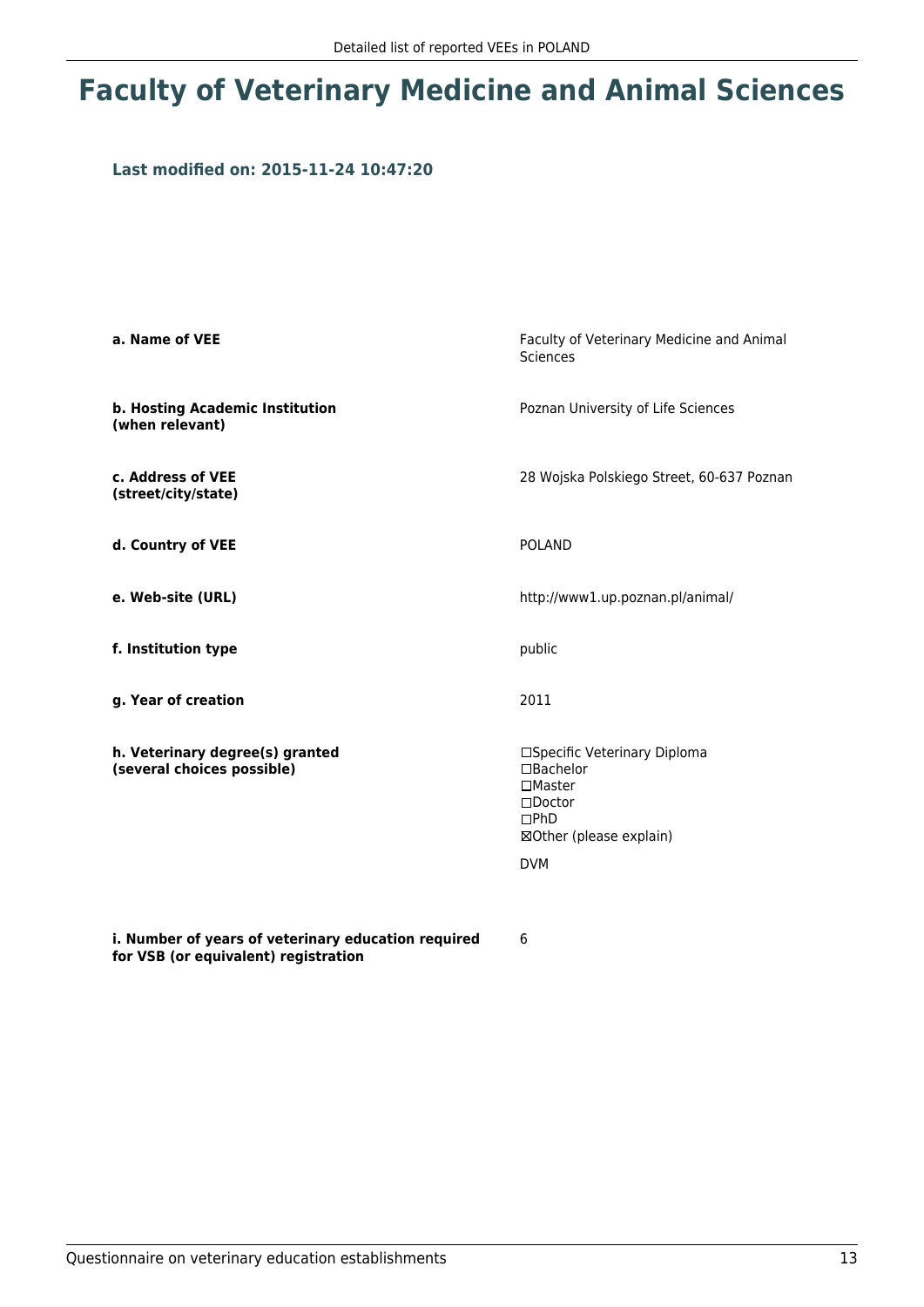|                                                                                                   | 1st Year                                                                                                                                                              | 51-100 |
|---------------------------------------------------------------------------------------------------|-----------------------------------------------------------------------------------------------------------------------------------------------------------------------|--------|
|                                                                                                   | 2d Year                                                                                                                                                               | 51-100 |
|                                                                                                   | 3d Year                                                                                                                                                               | 51-100 |
|                                                                                                   | 4th Year                                                                                                                                                              | 51-100 |
|                                                                                                   | 5th Year                                                                                                                                                              | 51-100 |
|                                                                                                   | 6th Year                                                                                                                                                              | 51-100 |
|                                                                                                   | 7th Year                                                                                                                                                              |        |
| k. Average number of veterinary graduates per year<br>from the establishment                      | 51-100                                                                                                                                                                |        |
| I. Minimum education required for admission to the<br>establishment<br>(several choices possible) | ⊠High School University Entrance<br>Oualification<br>□Pre-Veterinary Science Diploma<br>□Pre-Veterinary Science Degree<br>□Other specific VEE entrance qualifications |        |
| m. Is there a selection procedure at<br>(several choices possible)                                | □National level<br>□State level<br><b>⊠Establishment level</b>                                                                                                        |        |
| n. National accreditation/certification/approval                                                  | No                                                                                                                                                                    |        |
| o. Regional accreditation/certification/approval                                                  | No                                                                                                                                                                    |        |
| p. Any form of other international<br>accreditation/certification/approval?                       | No                                                                                                                                                                    |        |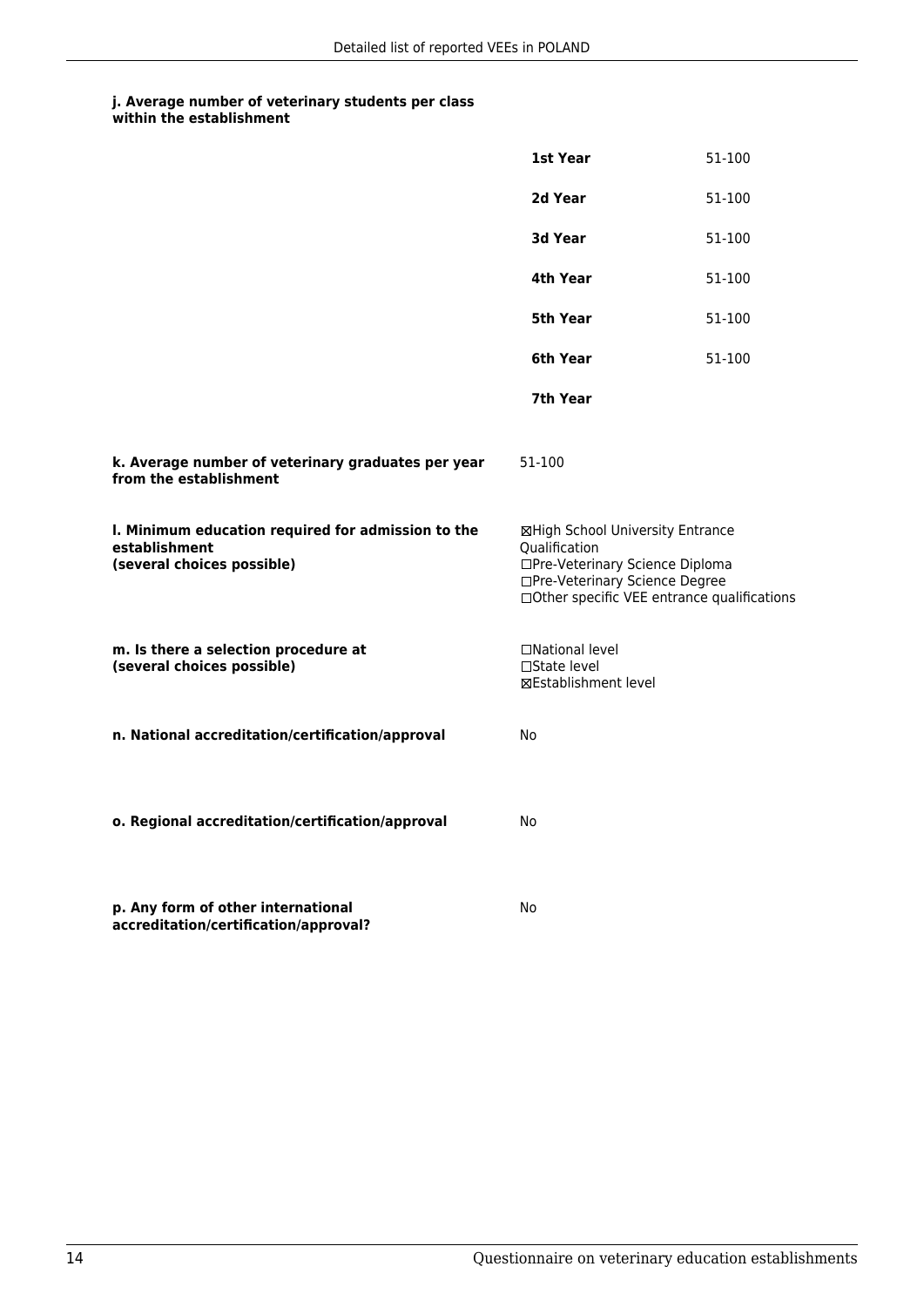# **University Centre of Veterinary Medicine UJ-UR**

#### **Last modified on: 2015-11-24 09:26:21**

| a. Name of VEE                                                | University Centre of Veterinary Medicine UJ-<br><b>UR</b>                                                                                   |
|---------------------------------------------------------------|---------------------------------------------------------------------------------------------------------------------------------------------|
| b. Hosting Academic Institution<br>(when relevant)            | Jagiellonian University in Krakow and<br>University of Agriculture in Krakow                                                                |
| c. Address of VEE<br>(street/city/state)                      | 24/28 Al. Mickiewicza, 30-059 Krakow                                                                                                        |
| d. Country of VEE                                             | <b>POLAND</b>                                                                                                                               |
| e. Web-site (URL)                                             | http://wet.ur.krakow.pl/                                                                                                                    |
| f. Institution type                                           | public                                                                                                                                      |
| g. Year of creation                                           | 2012                                                                                                                                        |
| h. Veterinary degree(s) granted<br>(several choices possible) | □Specific Veterinary Diploma<br>$\Box$ Bachelor<br>$\Box$ Master<br>$\square$ Doctor<br>$\Box$ PhD<br>⊠Other (please explain)<br><b>DVM</b> |

**i. Number of years of veterinary education required for VSB (or equivalent) registration**

6